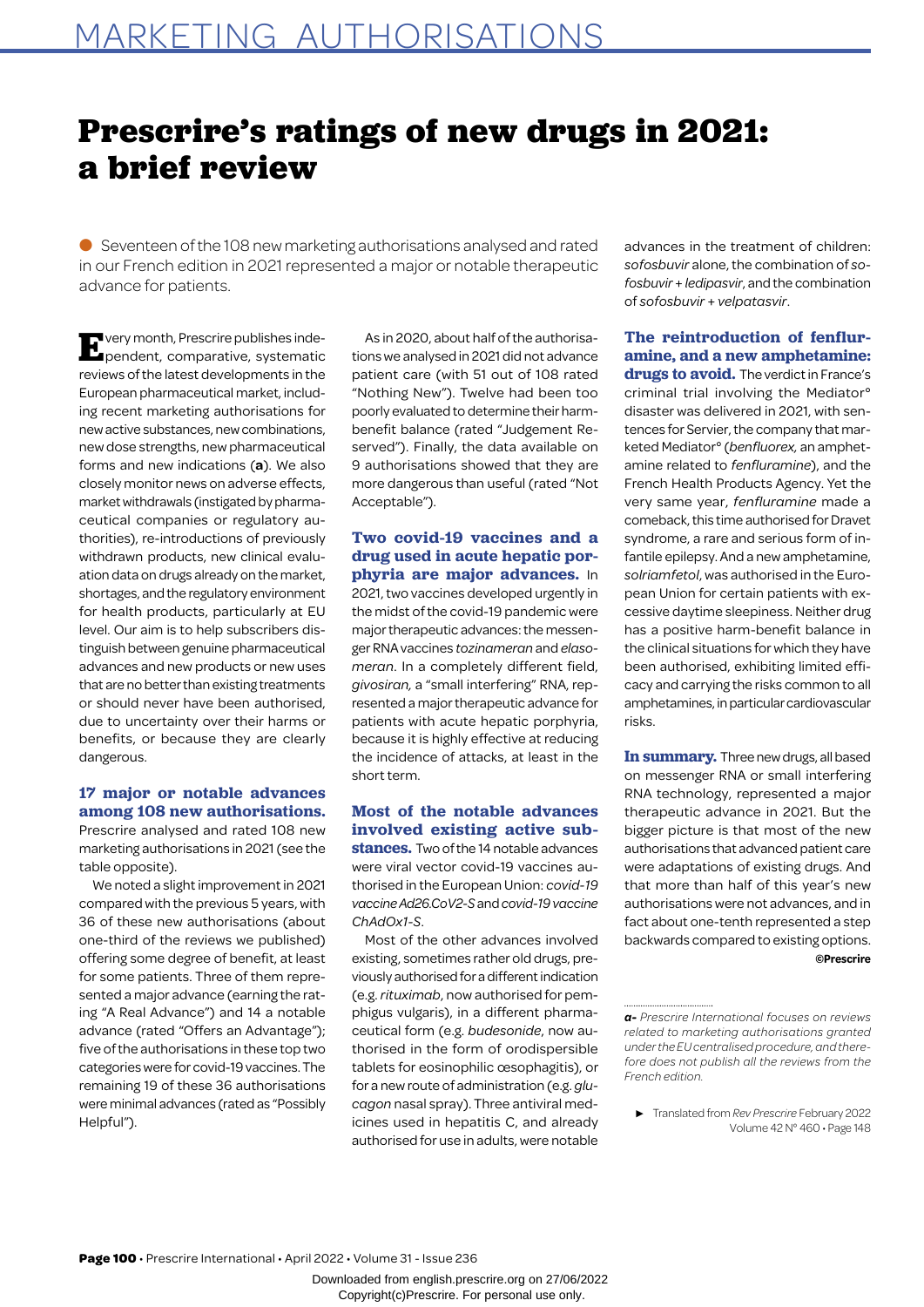| <b>PRESCRIRE'S RATING</b>  | 2012           | 2013    | 2014           | 2015    | 2016    | 2017           | 2018           | 2019    | 2020             | 2021    |
|----------------------------|----------------|---------|----------------|---------|---------|----------------|----------------|---------|------------------|---------|
| <b>BRAVO</b>               | $\circ$        | $\circ$ |                | $\circ$ | $\circ$ | $\circ$        | $\circ$        | $\circ$ |                  | $\circ$ |
| <b>A REAL ADVANCE</b>      |                | $\circ$ | $\overline{c}$ | 3       |         |                | $\overline{c}$ |         | $\overline{c}$   | 3       |
| <b>OFFERS AN ADVANTAGE</b> | 3              | 6       | 5              | 5       | 5       | 9              | 11             | 10      | 6                | 14      |
| <b>POSSIBLY HELPFUL</b>    | 14             | 12      | 15             | 15      | 9       | 18             | 22             | 13      | 18               | 19      |
| <b>NOTHING NEW</b>         | 42             | 48      | 35             | 43      | 56      | 45             | 50             | 61      | 55               | 51      |
| <b>JUDGEMENT RESERVED</b>  | $\overline{7}$ | 9       | 10             | 6       | 5       | $\overline{4}$ | 5              | 9       | 17               | 12      |
| <b>NOT ACCEPTABLE</b>      | 15             | 15      | 19             | 15      | 16      | 15             | 9              | 14      | 10 <sup>10</sup> | 9       |
| <b>TOTAL</b>               | 82             | 90      | 87             | 87      | 92      | 92             | 99             | 108     | 109              | 108     |

# **Prescrire's ratings of new products and new indications over the past 10 years**

# A REAL ADVANCE

- The mRNA covid-19 vaccines *elasomeran*  (Spikevax°) and *tozinameran* (Comirnaty°) in the prevention of covid-19 in adults (*Prescrire Int* n° 227).
- *Givosiran* (Givlaari°) in acute hepatic porphyria (*Prescrire Int* n° 227).

## OFFERS AN ADVANTAGE

- *Atezolizumab* (Tecentriq<sup>o</sup>) in combination with *bevacizumab* in certain hepatocellular carcinomas (*Prescrire Int* n° 234).
- *Avelumab* (Bavencio<sup>o</sup>) in urothelial carcinoma (*Prescrire Int* n° 233).
- *Budesonide* (Jorveza°) in eosinophilic œsophagitis (*Prescrire Int* n° 234).
- *Eculizumab* (Soliris°) in neuromyelitis optica spectrum disorder (*Prescrire Int* n° 229).
- *Glucagon* (Baqsimi°) in hypoglycaemia with loss of consciousness (*Prescrire Int*  n° 232).
- *Ivacaftor* + *tezacaftor* + *elexacaftor* (Kaftrio°) in cystic fibrosis with at least one F508del mutation (*Prescrire Int* n° 235).
- *Naloxone* (Nyxoid°) in opioid overdose (*Prescrire Int* n° 234).
- *Rituximab* (Mabthera° or other brands) in pemphigus vulgaris (*Prescrire Int* n° 226).
- *Rituximab* (Mabthera° or other brands) in severe polyangiitis in children (*Rev Prescrire*  n° 456).
- *Sofosbuvir* (Sovaldi°), *sofosbuvir* + *ledipasvir* (Harvoni°) in chronic hepatitis C from 3 years of age (*Prescrire Int* n° 234).
- *Sofosbuvir* + *velpatasvir* (Epclusa°) in chronic hepatitis C in children from 6 years of age and in adolescents (*Prescrire Int* n° 234).
- The mRNA covid-19 vaccine *tozinameran* (Comirnaty°) in the prevention of covid-19 in adolescents (*Prescrire Int* n° 236).
- The viral vector *covid-19 vaccine Ad26. CoV2-S* (Covid-19 Vaccine Janssen°) in the prevention of covid-19 in adults (*Prescrire Int* n° 229).
- The viral vector *covid-19 vaccine ChAdOx1-S* (Vaxzevria°) in the prevention of covid-19 in adults (*Prescrire Int* n° 229).

## POSSIBLY HELPFUL

- *Apalutamide* (Erleada°) in metastatic hormone-sensitive prostate cancer (*Prescrire Int* n° 230).
- *Apomorphine* in Parkinson's disease (*Rev Prescrire* n° 448).
- *Atezolizumab* (Tecentriq<sup>o</sup>) in small cell lung cancer (*Prescrire Int* n° 225).
- *Botulinum toxin type A* in urinary incontinence due to multiple sclerosis for patients able to void (*Rev Prescrire* n° 451).
- *Brimonidine* in glaucoma (*Rev Prescrire*  n° 454).
- *Cabotegravir* (Vocabria<sup>°</sup>) in combination with *rilpivirine* (Rekambys°) in HIV infection (*Prescrire Int* n° 236).
- *Ciclosporin* eye drops (Verkazia°) in severe vernal keratoconjunctivitis (*Prescrire Int* n° 226).
- *Dapagliflozin* (Forxiga°) in chronic heart failure (*Prescrire Int* n° 232).
- *Docetaxel* (Taxotere° or other brands) in metastatic hormone-sensitive prostate cancer (*Prescrire Int* n° 231).
- *Encorafenib* (Braftovi<sup>°</sup>) in metastatic colorectal cancer with BRAF V600E mutation (*Prescrire Int* n° 232).
- *Enoxaparin* 12 000 and 15 000 units of anti-Xa activity (*Rev Prescrire* n° 454).
- *Erenumab* (Aimovig°) 140 mg in the prevention of migraine attacks (*Rev Prescrire*  n° 453).
- *Etravirine* (Intelence°) in HIV infection in children aged 2 to 6 years (*Rev Prescrire*  n° 454).
- *Gilteritinib* (Xospata°) in acute myeloid leukaemia with a FLT3 gene mutation (*Prescrire Int* n° 226).
- *Isatuximab* (Sarclisa°) in multiple myeloma (*Prescrire Int* n° 228).
- *Lidocaine* ophthalmic gel in local anaesthesia during ophthalmic procedures (*Rev Prescrire* n° 455).
- *Rituximab* (Mabthera° or other brands) in non-Hodgkin lymphoma in children (*Prescrire Int* n° 234).
- *Sevelamer* 0.8-g sachets (Renvela°) in hyperphosphataemia (*Rev Prescrire* n° 452).

● *Somatropin* in Noonan syndrome (*Rev Prescrire* n° 456).

## NOTHING NEW

Among 108 new products or new indications, for 51 (47%) the analysis of the evaluation showed no contribution to an advance in patient care.

## JUDGEMENT RESERVED

- Avapritinib (Ayvakyt<sup>o</sup>) in certain gastrointestinal stromal tumours (*Prescrire Int* n° 231).
- Belantamab mafodotin (Blenrep<sup>o</sup>) in multiple myeloma (*Prescrire Int* n° 230).
- Brentuximab vedotin (Adcetris°) in systemic anaplastic large cell lymphoma (*Rev Prescrire* n° 454).
- Brexucabtagene autoleucel (Tecartus°) in mantle cell lymphoma (*Rev Prescrire*  n° 456).
- Bulevirtide (Hepcludex<sup>°</sup>) in chronic hepatitis D (*Prescrire Int* n° 230).
- Burosumab (Crysvita°) in X-linked hypophosphataemia in adults (*Prescrire Int* n° 235).
- Cefiderocol (Fetcroja°) in aerobic Gram-negative infections (*Prescrire Int*  n° 236).
- Larotrectinib (Vitrakvi<sup>o</sup>) in cancers with an NTRK gene fusion (*Prescrire Int* n° 225).
- Lumasiran (Oxlumo°) in primary hyperoxaluria type 1 (*Prescrire Int* n° 234).
- Olaparib (Lynparza<sup>o</sup>) in combination with bevacizumab in ovarian cancer (*Prescrire Int* n° 234).
- Onasemnogene abeparvovec (Zolgensma°) in spinal muscular atrophy (*Prescrire Int*  n° 231).
- Plerixafor (Mozobil<sup>o</sup>) in stem cell mobilisation for subsequent transplantation in children (*Rev Prescrire* n° 448)

Downloaded from english.prescrire.org on 27/06/2022 Copyright(c)Prescrire. For personal use only.